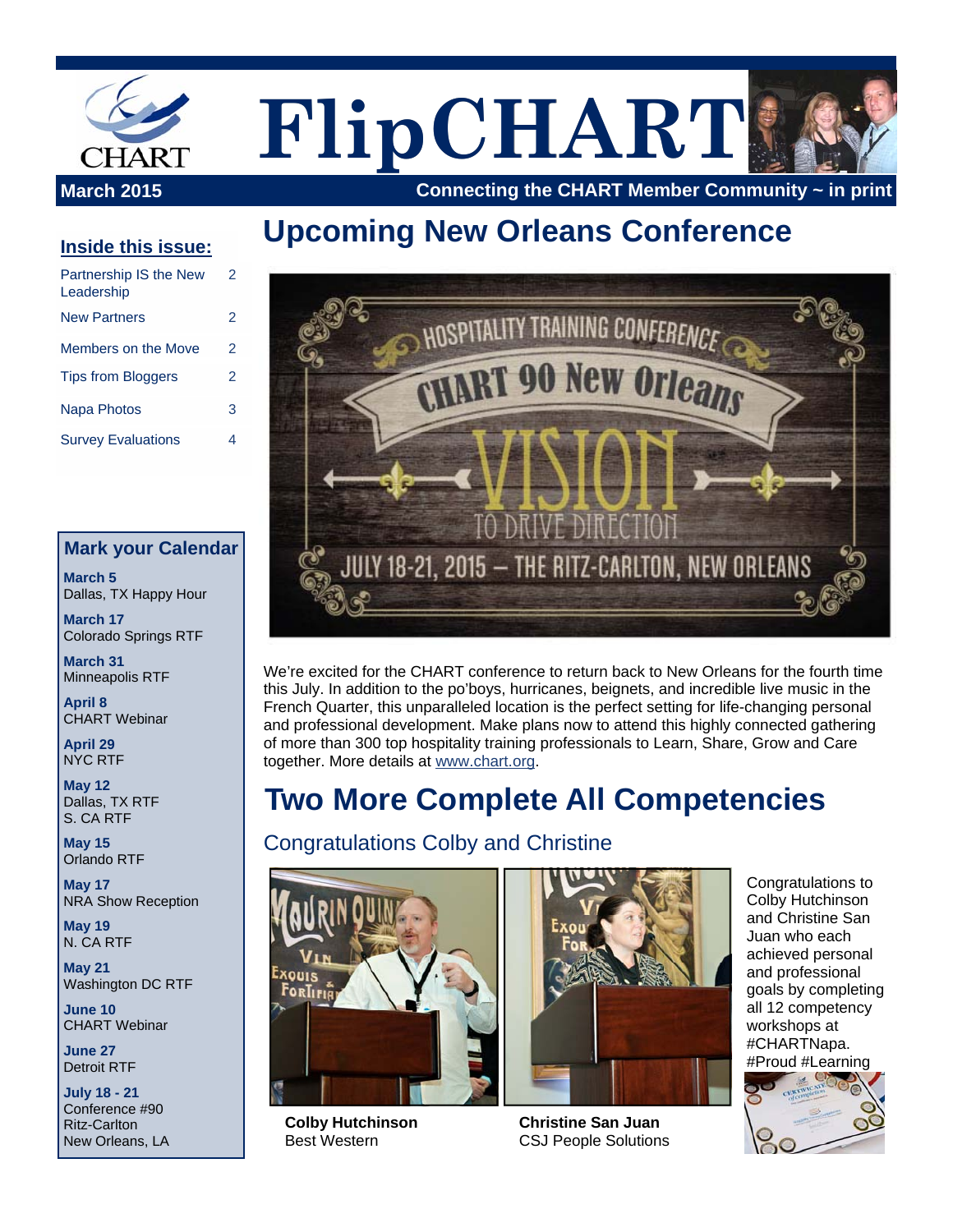

# **CHART News**

#### Two New Partners



CHART is thrilled to announce and welcome Mimeo and StateFoodSafety.com as our newest silver partners. For a complete listing of all our partners with links to their websites, visit: www.chart.org/ partnerships/companies/

#### Members on the Move

Congratulations and Best wishes to:

- ♦ **Georgette Vlangos** who recently joined Chop't Creative Salad Company
- ♦ **Robert Rodriguez** who is now with Live Nation (Hollywood) supporting the House of Blues and Clubs & Theaters division
- ♦ **Kristin Burk** who moved to Northern California and is the Director of Training & Development for Yalla Mediterranean
- ♦ **Rob Gage** who moved as well and is with Bob's Red Mill in Oregon
- ♦ **Tren Reed** who just took a job as Regional Training Manager at Ovation Brands

### Tips from Bloggers

On our home page, check out some recent blogs including:

- « "Hey Fast Casual: Your Growth Strategy is Only as Good as Your Next General Manager" by John Poulos
- ♦ "The Garbage Burger: A True Tale About Service, Selling and Repeat Business" by Jim Sullivan

# **PRESIDENTalks** Patrick Yearout



#### Partnership IS the New Leadership



At CHART's 86th Hospitality Training Conference, which took place in the summer in 2013 in Miami, we were extremely fortunate to have Ty Bennett serve as our closing keynote speaker. Ty's topic then was, "The Power of Influence," and attendees began raving about him before he had even left the stage. Many touted him the best speaker we had ever had at CHART, and he eventually received the highest scores ever for one of our keynotes on our post-conference survey.

Because Ty's message and presentation style clearly resonated with the audience, we obviously wanted to invite Ty back. Luckily we didn't have to wait too long, as he graciously agreed to speak at CHART's 89th Hospitality Training Conference which took place in Napa last month.

This time Ty was our opening speaker, and on that Sunday morning he delivered a presentation titled "*Partnership is the New Leadership*." During his hour-long talk, he stressed that leaders can no longer rely on the traditional command-andcontrol style to achieve commitment from others inside their organization because titles and positions are no longer as important in this new economy as engaging and collaborating with your team. **In today's world, it's the value that you bring to the table that gives you the right to be heard, not necessarily your title, and partnership-based leadership will ultimately increase your value (and the value of your company) because of the genuine connections and natural accountability it can establish at your workplace**.

I don't think any message could have been more on target for CHART members these days. For many years, training departments were often seen by their organizations as expense lines on the P&L that spent the money made by operations on items such as laminated sheets and binders, and the expertise of these trainers was sought out only when a new class was deemed necessary or when a new location opened.

In a post-recession world, however, where every team is being asked to do more with less, trainers must change that viewpoint so that we can demonstrate our value to our organizations, be taken seriously by c-suite executives, and survive the next round of budget cuts. We need to identify opportunities that will allow us to connect and collaborate with different departments, analyze their performance gaps, and provide solutions that will improve productivity and efficiency. It's important that we show that we can be proactive instead of reactive, and also seek out avenues to partner with operators to create a vision of our companies' future that will allow our hotels and restaurants to become bigger, faster, stronger, and greater than the competition.

Partnership-based leadership is definitely the avenue that can help us achieve those goals. CHART members can be visionary trainers who transform the cultures of our hospitality organizations and help lead them into the future, even if we don't have the same level of authority as company presidents and CEOs, as long we act more like the Arthur T in Ty's Market Basket story and always **remember that people are not committed to jobs or companies, but rather to other people.**

Strik A. Verevat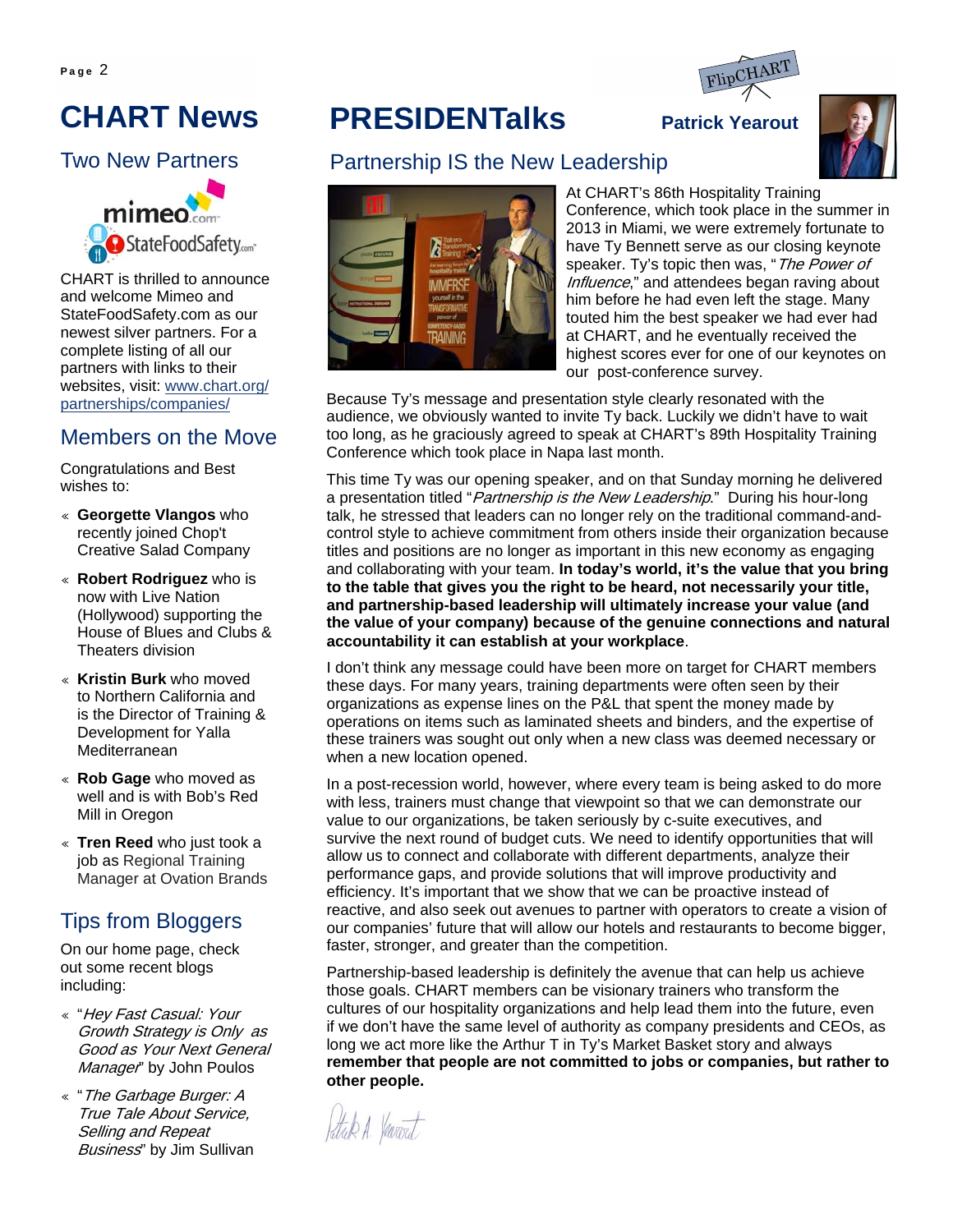

### Cheers to Those Completing Competency Tracks





















of Chip Romp's rendition of 'Let it Go' from Napa's opener. http:// youtu.be/ Rb0Y1hCsoQw



**20 years with CHART**

**Congrats** to **Eric Bartlett**, Rib Crib, who received his 20 year pin. Others will receive at #CHARTNOLA.